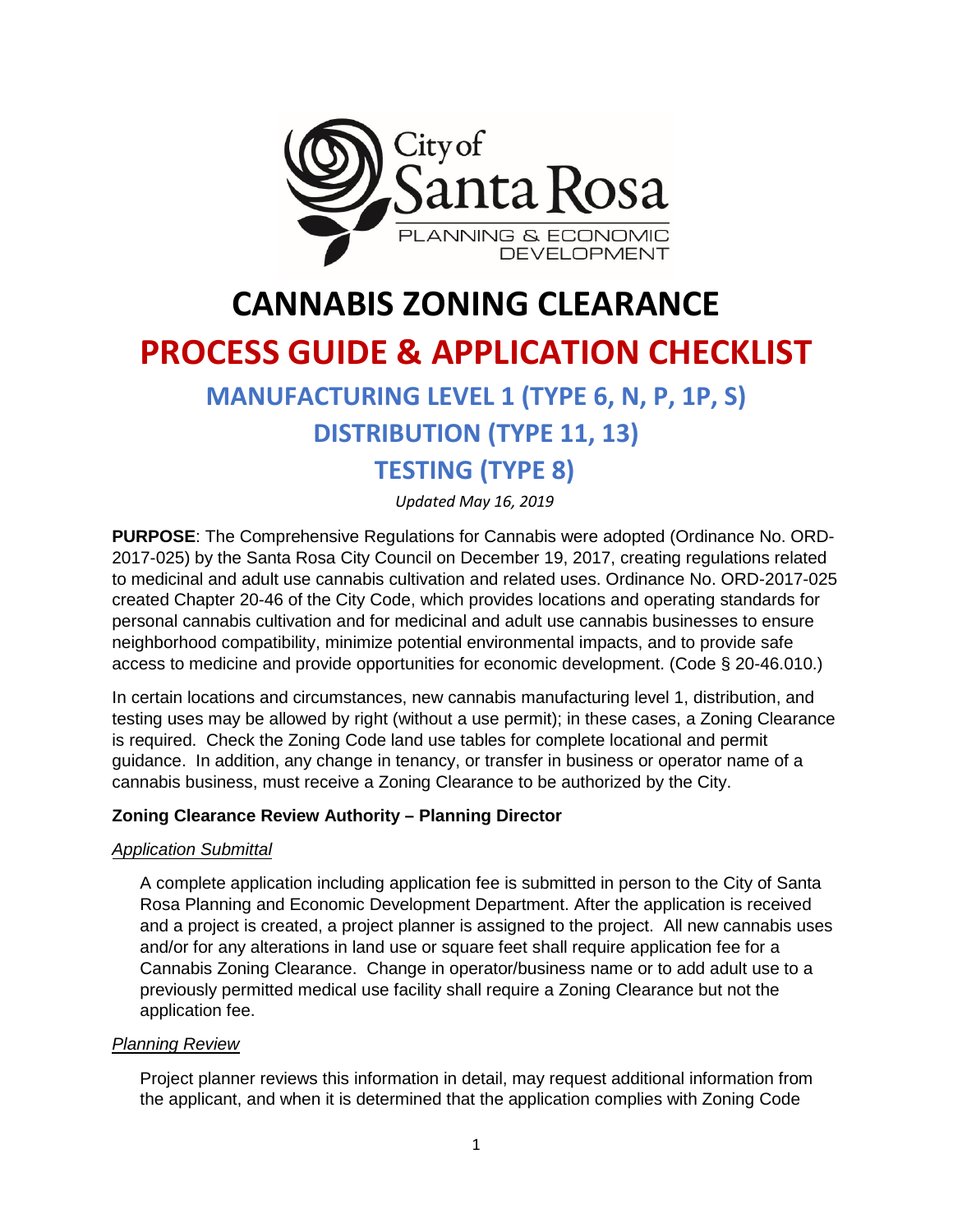Chapter 20-46 – Commercial Cannabis, a Zoning Clearance is issued by the Planning Director.

### *Appeal of Determination*

Appeals of Director decisions may be made to the Planning Commission. Appeal requests must be received within ten (10) days of decision of the Planning Director.

REQUIRED APPLICATION MATERIALS: These requirements apply to all commercial cannabis businesses authorized by Zoning Clearance, unless otherwise indicated in italics. A complete application must include each of the following:

- 1. ☐ **Cannabis Zoning Clearance application form** filled out completely and signed by the current property owner. Local authorization requires an exact match between the applicant business name, land use classification, site address and suite location to that noted on the state license.
- 2. ☐ **Copyright Materials Release** (if applicable) signed by applicant and licensed design professionals.
- 3. ☐ **Project Description Narrative:** This shall be a written statement that includes descriptions of how the operation meets each of the General Operating Requirements set forth in Section 20-46.050 of the Santa Rosa Code, and provides the following specific information:
	- *a.* ☐ **Summary of Commercial Cannabis Land Use**: Specify the Cannabis use proposed by including the following: the land use type (e.g. non-volatile Cannabis Manufacturing Level 1), the state license type (e.g. Type 6), the total gross square feet per use, and the specific location of use within the site or building (e.g. by address and/or suite number). All square footage, including any common areas must be associated with a land use.

Example: *"Zoning Clearance to occupy an existing 6,000 sq. ft. industrial building with a total of 3,200 sq. ft. (Suite A) for cannabis non-volatile manufacturing level 1 (Type 6) and 2,800 sq. ft. (Suite B) for cannabis distribution (Type 11)."*

- b. ☐ **Compliance:** Describe how the project complies with applicable state licensing requirements and conditions including, but not limited to, operational standards such as background checks, prior felony convictions, restrictions on multiple licenses and license types and locational criteria. [Section 20-46.050 (A)]
- c. ☐ **Separation of License Types:** *Where multiple license types are proposed at the same physical address*, demonstrate that clear separation between license types will be maintained at all times. Also identify if separate site or suite addressing is proposed. [Section 20-46.0509 (D)]
- d. ☐ **Building and Fire Codes:** Describe how the project complies with building and fire codes and include a declaration that the cannabis operator will obtain all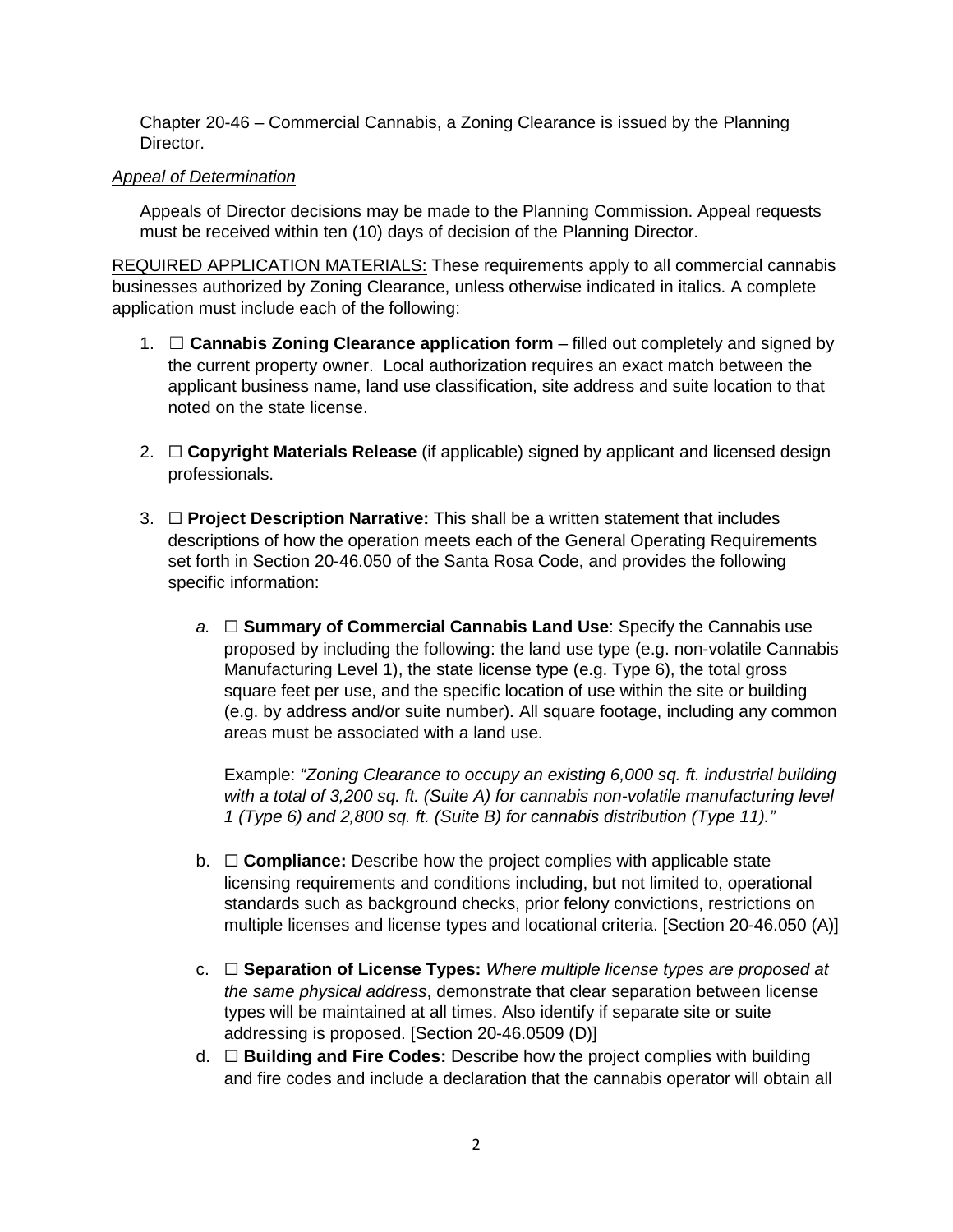necessary building permits, fire permits, and CUPA permits, and provide a Fire Department lock box for keys to gates and doors. [Section 20-46.050 (E)]

- e. ☐ **Security Plan:** Provide a security plan, which must include the following minimum requirements pursuant to Section 20-46.050(G). The security plan should not include any confidential information but shall address the following components:
	- i. Provisions for security cameras and video retention and storage.
	- ii. Verification that a professionally monitored alarm system will be installed.
	- iii. Demonstration of safe and secure product storage including outdoor waste receptacles.
	- iv. Demonstration of facility and process for safe and secure transportation, delivery, storage and waste.
	- v. Verification that commercial grade door and window locks will be installed.
	- vi. Demonstration of emergency access in compliance with state and local standards.
- f. ☐ **Odor Control Measures:** Provide an odor control plan certified by a licensed professional engineer which addresses the following minimum components and requirements pursuant to Section 20-46.050(H):
	- i. Operational processes and maintenance plans to ensure that odor control systems remain functional.
	- ii. Staff training procedures; and
	- iii. Engineering controls that are sufficient to effectively mitigate cannabis odor such that the odor cannot be detected from outside of the structure in which the Business operates.
- g. ☐ **Lighting:** Description of best management practices and technologies used to reduce glare, light pollution and light trespass onto adjacent properties. Demonstrate compliance with Section 20-46.050(I).
- h. ☐ **Noise:** Description of how the project will comply with the City's Noise Ordinance (City Code, Chapter 17-16).
- i. ☐ **Accessory Use(s)**: Specify and describe any activities that may be considered an Accessory Use (Office, non-Cannabis Warehouse/Storage, etc.)
- 4. ☐ **Vicinity and Neighborhood Context Maps:** These maps will describe your proposed project's location within the City of Santa Rosa
	- a. **Vicinity Map** identifies the project's location within the City of Santa Rosa municipal boundary. This map should have as its center point the intersection of Hwy 101 and Hwy 12. This map background is typically plain with roads, railroads, and water features included.
	- b. **Neighborhood Context Map** visually describes the land uses and development surrounding the proposed site and which may be impacted by the proposed use. This map background is typically an aerial or satellite image.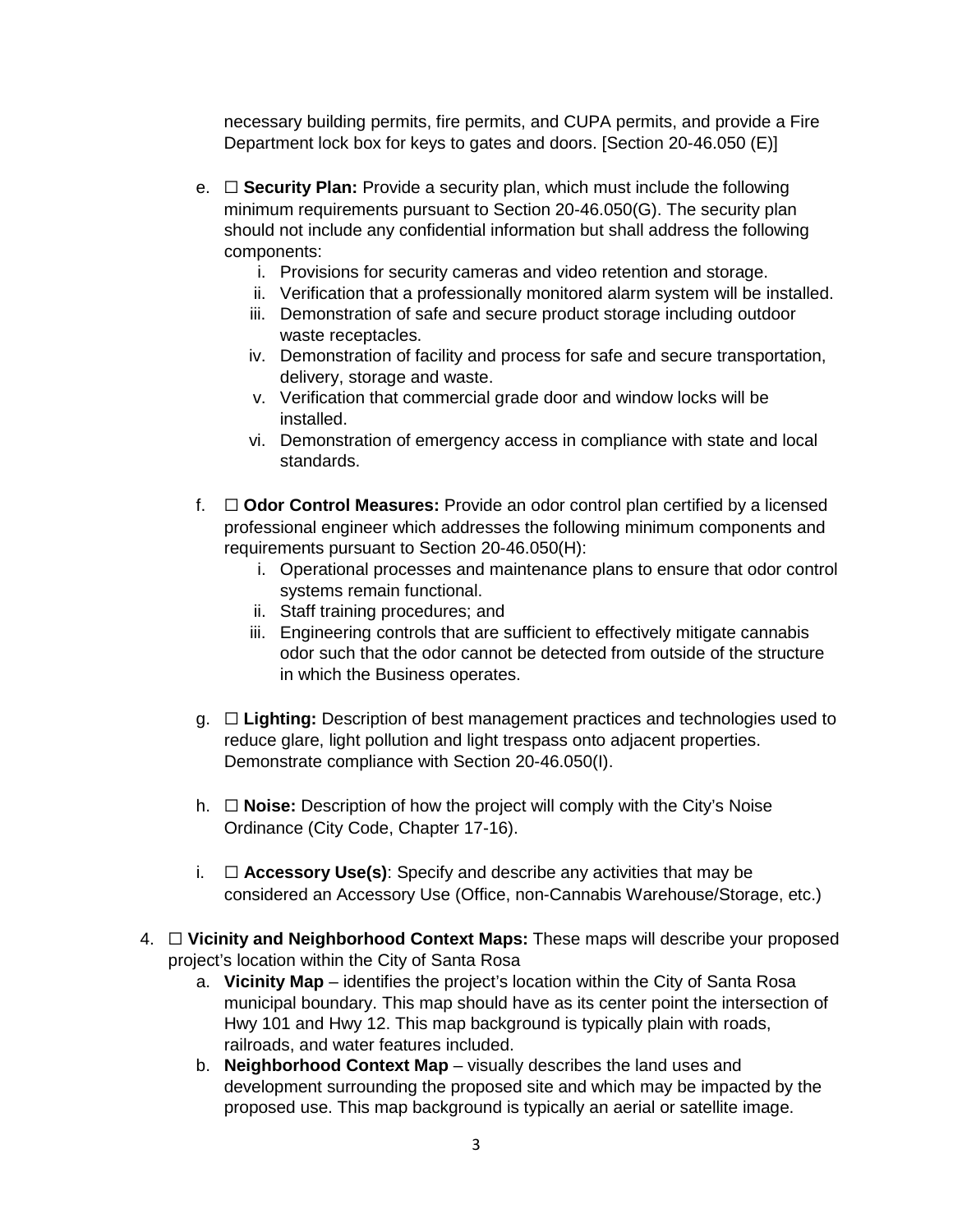## 5. ☐ **Site Plan, Elevations, and Floor Plans**

- a. **Site Plan** dimensioned plan of project site that includes parcel lines, ingress/egress locations, all existing structures, all parking (with vehicle travel indicated if necessary), and any additional features such as trees, landscape areas, etc. Also include any outdoor waste receptacles and facilities to ensure the safe delivery and transportation of Cannabis product.
- b. **Elevations** visual representations of existing and proposed structures and/or alterations to the site or building, including fencing, from all sides. Photos may be utilized when no exterior modifications are being proposed.
- c. **Floor Plans** dimensioned diagram of building(s) including all Suites, rooms, floors, mezzanines, man doors, roll up doors, loading docks, windows, and points of entry/exit.
- 6. ☐ **Parking Analysis:** Provide a count of all parking spaces that are described on the Site Plan. Discuss how you will meet the parking requirement for your proposed use (see Zoning Code Section 20-36.040, Table 3-4, and the Parking Requirements handout). If re-tenanting an existing space, provide a description of the location's previous use. If the site involves shared parking and/or multiple tenants and/or uses, you must identify all of the tenants by their land use and location and how each of the uses will be supported by parking in compliance with requirements.

*Example: The 7,042 sq. ft. building at 1000 Industrial Street has a total of 17 off-street parking spaces for Suites A, B and C. The proposed use, CannaHigh (Suite B), will have a total of 4 on-site parking spaces as required. See list of all tenants with parking space requirements and allocations below:*

| <b>Business</b><br><b>Name</b> | <b>Local Land Use</b><br>& State License | <b>Suite</b><br># | Gross<br>Sq. Ft. | <b>Parking</b><br><b>Ratio</b> | <b>Required</b><br><b>Spaces</b> | <b>Provided</b><br><b>Spaces</b> |
|--------------------------------|------------------------------------------|-------------------|------------------|--------------------------------|----------------------------------|----------------------------------|
|                                | Type                                     |                   |                  |                                |                                  |                                  |
| Arrow                          | Manufacturing                            | A                 | 1,982            | 1/350                          | 6                                | 6                                |
| Engineering                    |                                          |                   |                  |                                |                                  |                                  |
| CannaHigh                      | Cannabis                                 | B                 | 1,310            | 1/350                          | $\boldsymbol{4}$                 | 4                                |
|                                | Manufacturing                            |                   |                  |                                |                                  |                                  |
|                                | (Type 6)                                 |                   |                  |                                |                                  |                                  |
| Grow On                        | Cannabis                                 | C                 | 3,750            | 1/1000                         | $\boldsymbol{4}$                 | 4                                |
|                                | Cultivation                              |                   |                  |                                |                                  |                                  |
|                                | (Type1A)                                 |                   |                  |                                |                                  |                                  |
| shared                         |                                          |                   |                  |                                |                                  | 3                                |
| <b>TOTAL</b>                   |                                          |                   |                  |                                | 14                               | 17                               |

7. ☐ **Hours of Operation:** Description of the proposed hours of operation including days of operation. Provide any information about days/hours for commercial deliveries.

*Example: Business operations will run within normal business hours of 6am-11 pm up to 7 days per week. Deliveries and outgoing shipments will be conducted between the hours of 8:00am and 5:00pm. Ace High is expected to employ up to 4 part-time employees once production is up and running. Local management will be on-call 24 hours/day, 7 days/week to address any operational or emergency issues. The site will be closed to the public at all times.*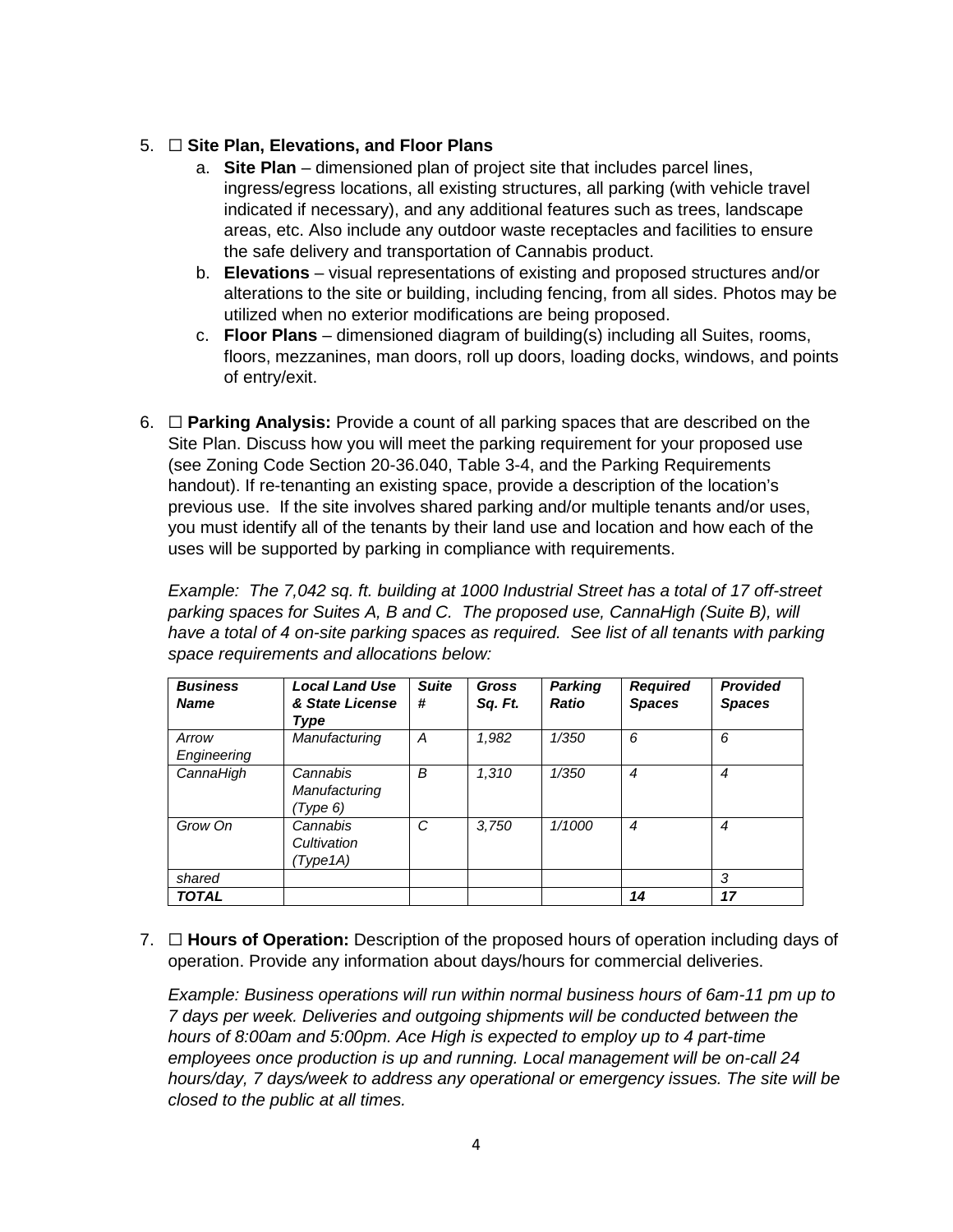8. **□ Standard Conditions:** A Zoning Clearance for a Cannabis Business will be conditioned to comply with all applicable operational provisions set forth in Chapter 20-46 of the Zoning Code. When applicable, the Clearance may also be conditioned to comply with conditions of approval associated with a previously approved authorization or use permit for the site.